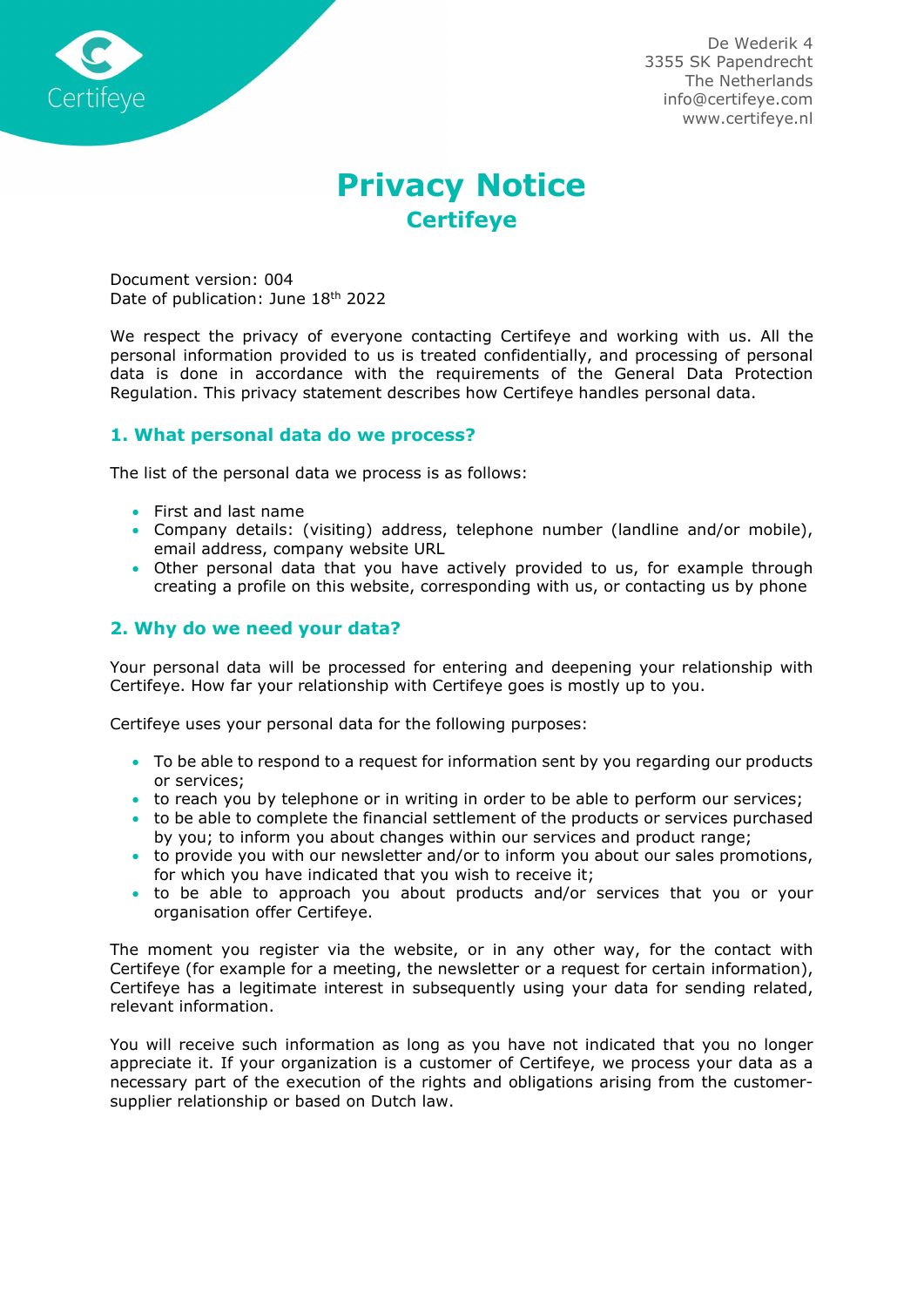

## 3. For how long do we store your data?

Certifeye stores your personal data to fulfill the purposes for which your data is collected. Our retention period starts immediately after registration of the data; your data will be deleted when it is no longer relevant to the service.

The above periods apply unless Certifeye is obliged to keep personal data for a longer period of time on the basis of a legal provision.

## 4. Use of private Certifeye administration

If you are an employee of a Certifeye customer, you can create an account to log in to the private part of our website. As a user, you are responsible for handling your username and password with care. We assume that a person who logs in with a username and password is authorized to use it.

If you suspect that your password is known to unauthorized persons, you must inform Certifeye about it as soon as possible so that appropriate measures can be taken.

#### 5. Newsletter

You can sign up for the general newsletter of Certifeye via the website.

Through this newsletter we inform interested parties about relevant developments concerning the company and the product Certifeye. Every newsletter contains the link you can click to unsubscribe.

The subscriber file of the newsletter is not provided to third parties, other than to the mail provider.

#### 6. Sharing with others

We will only share your data with third parties if this is necessary for the execution of our agreement, a legal obligation or for facilitating our services and products (such as the mail tool, email, and CRM provider).

#### 7. Mapping website visits

We track your activity on our website through google analytics and use this data to improve user experience and optimize the page. However, your clicks will not be tracked until you actively give us a permission to do so through our cookie bot\cookie plugin. Should you give such permission, we will keep the following data: IP address of your computer, time of retrieval and the data sent by your browser.

More information about the privacy matter of such analytics can be found on the website of the Dutch Data Protection Authority.

You can also read **Google's privacy policy** for more information, as well as specific information about **Google Analytics**.